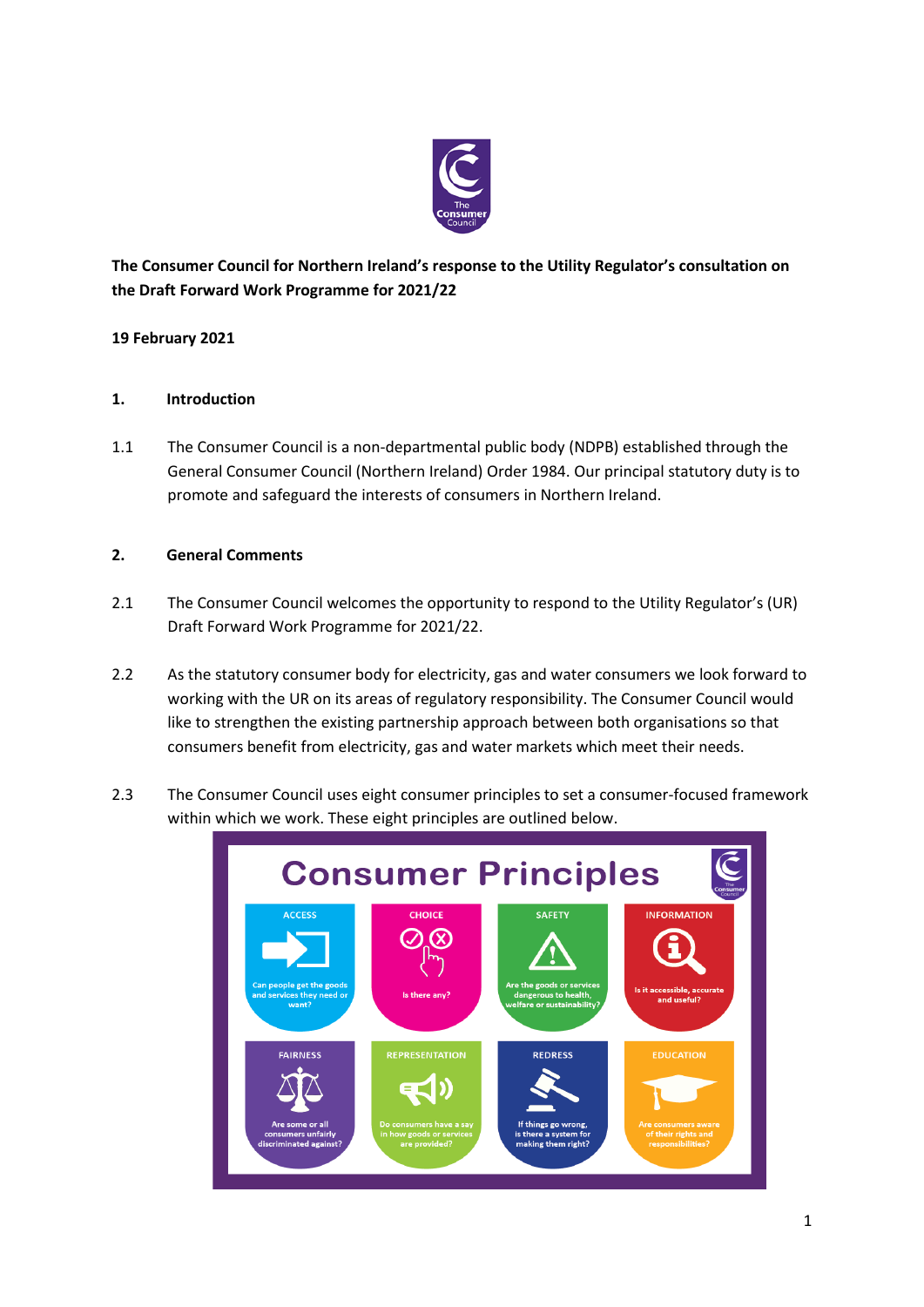- 2.4 The Consumer Council recommends that the UR adopts these eight principles as part of its approach when delivering its Forward Work Programme for 2021/22. These principles will support the UR with its delivery of the FWP and its outcome based approach outlined as part of the UR's 2019/24 Corporate Strategy. For instance, it will help focus the UR's activity that seeks to increase regulatory protection for vulnerable consumers. It is vital that The Consumer Council and the UR work together throughout 2021/22 to protect this group of consumers.
- 2.5 The UR outlines the important context of today's world that is affecting consumers. This includes the EU exit, the impact of COVID-19 and the energy transition towards a low carbon future. We believe there is significant risk of consumer harm. The UR must play its part in helping to find solutions to the many issues that will come from these events which will affect consumers. The UR needs to work in collaboration with stakeholders including The Consumer Council to understand how each of these key areas affects consumers. There has never been a more important time for the UR and The Consumer Council to protect the interests of consumers across Northern Ireland and therefore there is a need for strong working partnership between us.

# **Objective 1 – Promoting markets that deliver effective competition, informed choice and fair outcomes**

- 2.6 The Consumer Council supports the UR's Consumer Protection Programme (CPP). This programme must maintain and improve safeguards for consumers. The Consumer Council will continue to work closely with the UR to ensure this project delivers benefits for consumers and that consumers get the practical support they need especially those in vulnerable circumstances. We look forward to the review of the CPP and the formulation and consultation on the best practice framework for consumer vulnerability, both bilaterally through our statutory role and as Chair of the Consumer Vulnerability Working Group.
- 2.7 The Consumer Council has recently commissioned research into the impact of COVID-19 on energy consumers and we look forward to sharing the findings with the UR. This evidence, alongside the UR's own Consumer Insight research, will help identify the issues facing consumers. Doing more collaborative consumer research and co-ordinated empowerment programmes in order to ensure we deliver right levels of market access and consumer protection at a critical time i.e. when the future energy policy for Northern Ireland is being decided, will help inform whatever interventions are needed to better protect consumers now and in the future.
- 2.8 Consumers must be able to afford their energy bills. The supplier price control regime has an important role to play. The Consumer Council looks forward to working with the UR in this area and representing consumers in the regulatory process throughout 2021/22. This type of price protection is vital for consumers.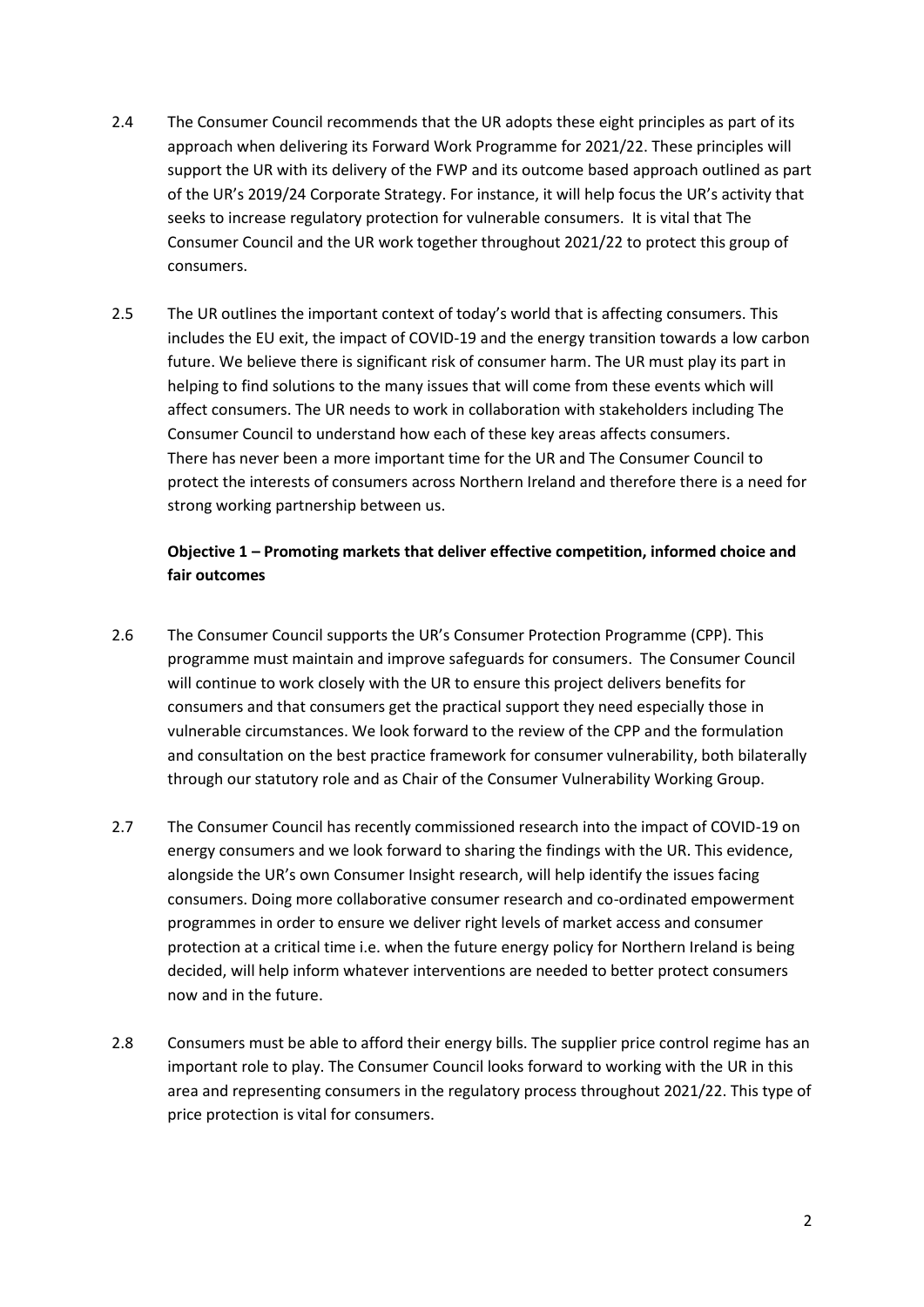- 2.10 The Consumer Council understands that the UR wishes to facilitate innovation in energy markets by reviewing licences. We are supportive of innovation but it must benefit consumers and these benefits must be based on clear evidence before changes are made. The Consumer Council recommends early engagement between both organisations on any changes that will affect consumers directly or indirectly.
- 2.11 The Consumer Council welcomes the projects that aim to ensure the Single Electricity Market (SEM) is working efficiency, effectively and in a way that protects the interests of consumers across Northern Ireland. This is essential. These projects must focus on consumer outcomes and clearly understand how consumers are affected by trading arrangements between the SEM and GB. Any issues affecting consumers across Northern Ireland must be addressed quickly.

### **Objective 2 – Enabling 21st Century Networks**

- 2.12 Network price controls are important in enabling investment which develops modern infrastructure networks. However, any pass through costs must be affordable for all consumers and at the lowest possible cost. The Consumer Council looks forward to taking part in these price control activities and discussing how best to develop plans that lead to an infrastructure that improves the quality of service consumers receive and in a way which does not mean consumers will struggle with their future energy bills.
- 2.13 The Consumer Council notes the project on the scope of a review of electricity network tariff structures to take account of the energy transition. We recommend that the UR ensures all consumers especially the most vulnerable do not get disadvantaged as a result of any proposed changes. A consumer impact assessment, similar to those being used as part of the Energy Strategy, will help the UR when it is at an early stage of its considerations. The Consumer Council also believes that early discussion between both organisations will identify any potential issues for consumers, and we would recommend both organisations are engaged throughout the lifetime of this project.
- 2.14 The Consumer Council welcomes the project which aims to ensure SONI operates effectively in the interests of consumers across Northern Ireland. The Consumer Council in its response to the UR draft determination on the SONI price control 2020/25 highlighted the importance of SONI operating efficiently, so that consumers are not paying higher prices created by inefficient operations. We look forward to continuing to contribute to this important project.
- 2.15 All water stakeholders understand the importance of sustainable funding for NI Water. We look forward to engaging with the UR on its reviews of depreciation for NI Water and the assessment of the Living with Water Programme, and the impacts both will have on the costs paid by consumers.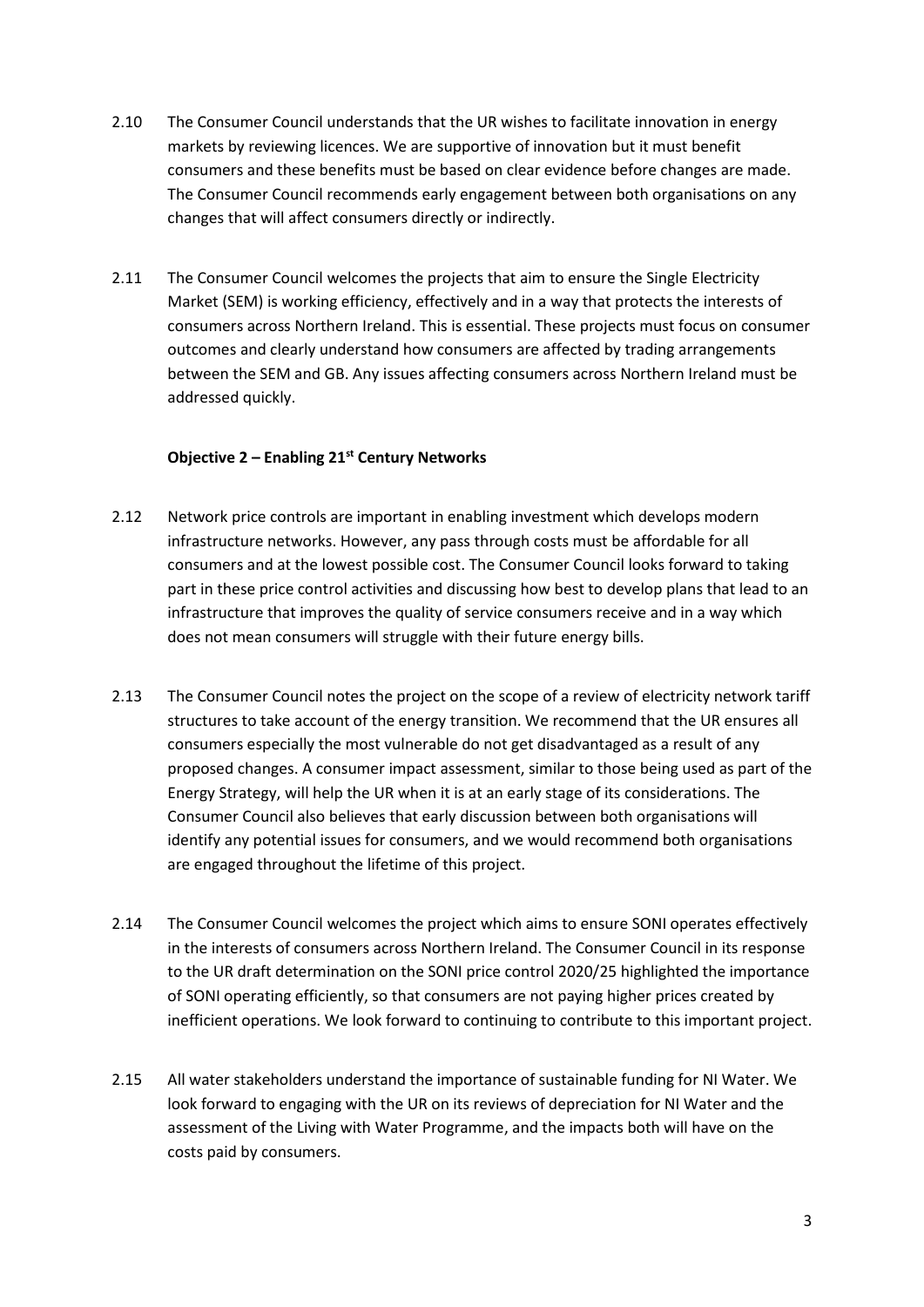### **Objective 3 – Ensuring security of supply and a low carbon future**

- 2.16 The Consumer Council will continue to work with the UR and others on the energy transition to a low carbon future. The Consumer Council is encouraged that those involved in the energy transition all recognise that it must work for consumers if it is to be a success in Northern Ireland.
- 2.17 In this context, The Consumer Council welcomes the project which commits the UR to assist the Department for the Economy (DfE) in the development of a consumer-centric Energy Strategy to help deliver net-zero and we would be supportive of the UR to have access to the commensurate resources to deal with and help deliver energy transition in Northern Ireland. However, we recommend that this project also captures the essential role The Consumer Council will play in the energy transition. This project should commit the UR to also working with The Consumer Council alongside DfE.
- 2.18 Considering the acceptance that the energy transition must be consumer-centric, The Consumer Council would like to underline the importance that:
	- energy costs are affordable for consumers especially for the most vulnerable households such as those living in fuel poverty;
	- consumers require a trusted and independent consumer protection framework for new energy services and technologies brought about by digitalisation, the increase in use of consumer data and more consumers getting their energy from off grid sources; and
	- consumers want and need an effective independent advice and support framework for all so they take part in the energy transition and benefit from the Energy Strategy. This will make sure vulnerable consumers are not left behind and that all consumers can make informed choices in what will become a more complex market for them to understand.
- 2.19 The UR and The Consumer Council must work together to ensure the transition to a low carbon future addresses the challenges facing consumers so the future energy market fully meets all consumer needs across Northern Ireland.
- 2.20 The Consumer Council would welcome early discussions with the UR on how the issue of EU exit might affect the legislative framework. It is critical that consumers are no less protected than before. Additionally, it is an opportunity to explore how Northern Ireland consumers can be better protected.